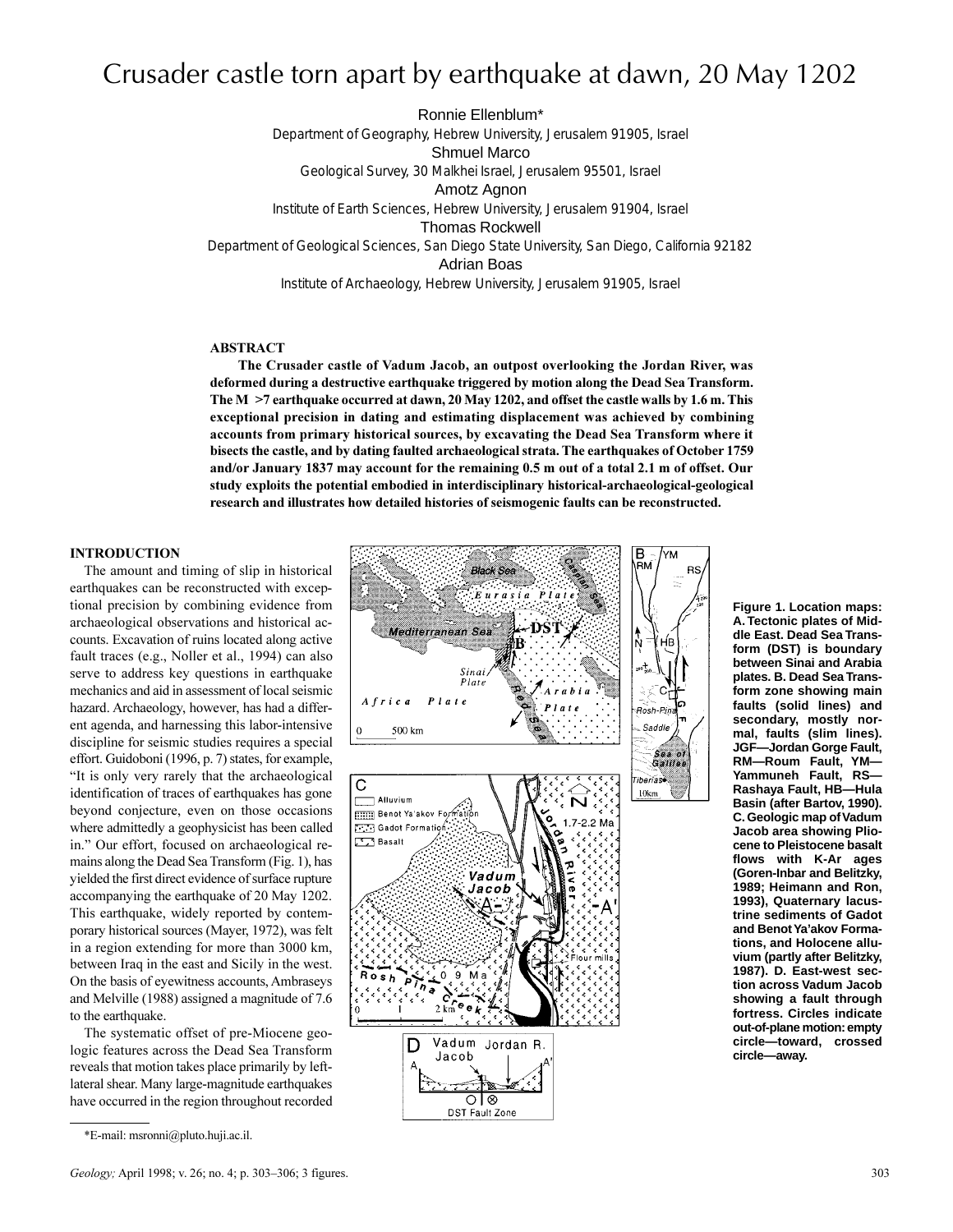history (Amiran et al., 1994). The destructiveness of these earthquakes is manifested in various archaeologic sites, where human-built structures show extensive earthquake-induced damage, but deformation of a human habitat by transform-related shear has not been previously documented. Here, we report for the first time on a measurable offset of a Crusader castle wall associated with the earthquake of 1202.

The castle of Vadum Jacob (Jacob's Ford) was strategically established on a hill overlooking a ford on the Jordan River (Fig. 1B). It was one of the largest castles in the Latin Kingdom of Jerusalem, spanning about 150 m by 50 m (Fig. 2A). Detailed historical records allow the history of Vadum Jacob to be dated with unusual precision: According to independent Latin sources (e.g., Ernoul, 1871; William-of-Tyre), Muslim chroniclers (Abu-Shama; Ibn-al-Athir; 'Imad al-Din; al-Isfahani), and others (Lyons and Jackson, 1982, p.  $140-141$ ), the foundation stone of the castle was laid in October 1178; the partially constructed castle was besieged and destroyed 11 months later, on 30 August 1179. The castle is surrounded by a 4-m-thick wall composed of a parallel pair of meticulously laid ashlar supports, enclosing an  $\sim$ 3 m fill of cemented basaltic cobbles. These walls, built by highly skilled Crusader masons, were erected with great precision along smooth, straight lines. Thus, they serve as excellent strain gauges for deformation after 1179.

# **GEOLOGIC SETTINGAND CURRENT FAULT ACTIVITY**

The Dead Sea Transform accommodates sinistral motion between the Arabia and Sinai tectonic plates, transferring extension in the Red Sea to the Arabia-Eurasia collision zone (Fig. 1A). South of the Sea of Galilee, the Dead Sea Transform offsets a variety of pre-Miocene geologic features by 105 km (Freund et al., 1968; Garfunkel, 1981; Quennell, 1956). Between the Sea of Galilee and the Hula pull-apart basin to the north is the Rosh-Pina Saddle, a structural and topographic high. North of the Hula, the displacement is distributed among the Roum, Rashaya, and Yammuneh faults (Fig. 1B); the latter links the Dead Sea Transform to the collision zone. Where the Jordan River crosses the Rosh-Pina Saddle it forms a narrow gorge. Exposures of fault planes of the main trace of the Dead Sea Transform along the Jordan Gorge have not been reported, but the termination of rock units and the different geometry of secondary faults on both sides, along with morphologic indicators, suggest that the main transform fault here follows the gorge (Garfunkel et al., 1981; Harash and Bar, 1988; Heimann and Ron, 1993). A seismic reflection survey showed that the fault zone has a flower structure with the main active fault coinciding with the Jordan Gorge (Rotstein and Bartov, 1989).

Recent activity along the transform near the study area is manifested by historical and current

**Figure 2. Location of offset human-made linear**

seismicity, and by strong deformation of Pleistocene sediments and basalts (Garfunkel et al., 1981). Microseismicity along the Jordan Gorge is subdued relative to that in the adjacent Sea of Galilee and Hula basins. A focal plane solution of the strongest event recorded instrumentally in the Hula Valley ( $M_L$  4.3) shows mainly sinistral motion and a minor normal component (van Eck and Hofstetter, 1990). A geodetic survey of the area has not detected any creep along the fault since the establishment of the benchmarks in 1988 (Karcz, 1995).

# **OFFSET ARCHAEOLOGICAL STRUCTURES**

We discovered offset archaeological remains at four excavated locations within the castle (Fig. 2). Three of these locations are Crusader structures and the fourth is a late medieval early modern Muslim structure. The offset, fully expressed in the southern and northern defense walls, reaches 2.1 m in sinistral displacement with <5 cm of vertical slip (Marco et al., 1997). The 50-m-long walls crossing the hill are ideal baselines, having meticulously laid masonry and a fault-perpendicular (east-west) orientation. The displacement measured on the walls records the cumulative slip on the fault since 1179, the year the castle was conquered by Saladin. Displacement is distributed over about a 10-m-wide zone, and the deformation is accommodated primarily by small offsets and rotations of the carved limestone blocks. All the displacements on the southern wall are purely horizontal (all the blocks retain their original level), and all the rotations are about vertical axes. A minor vertical component of slip, up to 10 cm, is observed in the northern wall. North of the southern main gate, the fault trace bends westward and a Crusader floor is torn, forming a 2-m-wide graben (Fig. 2A). The geometry of the graben is compatible with a small left bend in the trace of the fault.



**structures. A. Plan of Vadum Jacob fortress. Solid lines mark well-exposed parts of walls; dotted lines denote unexposed or partly exposed walls. B. Map of southern wall showing displacements and rotations of masonry. C. Photo of deformation in northern wall of Castle of Vadum Jacob. Line marks prefaulting location of wall.**

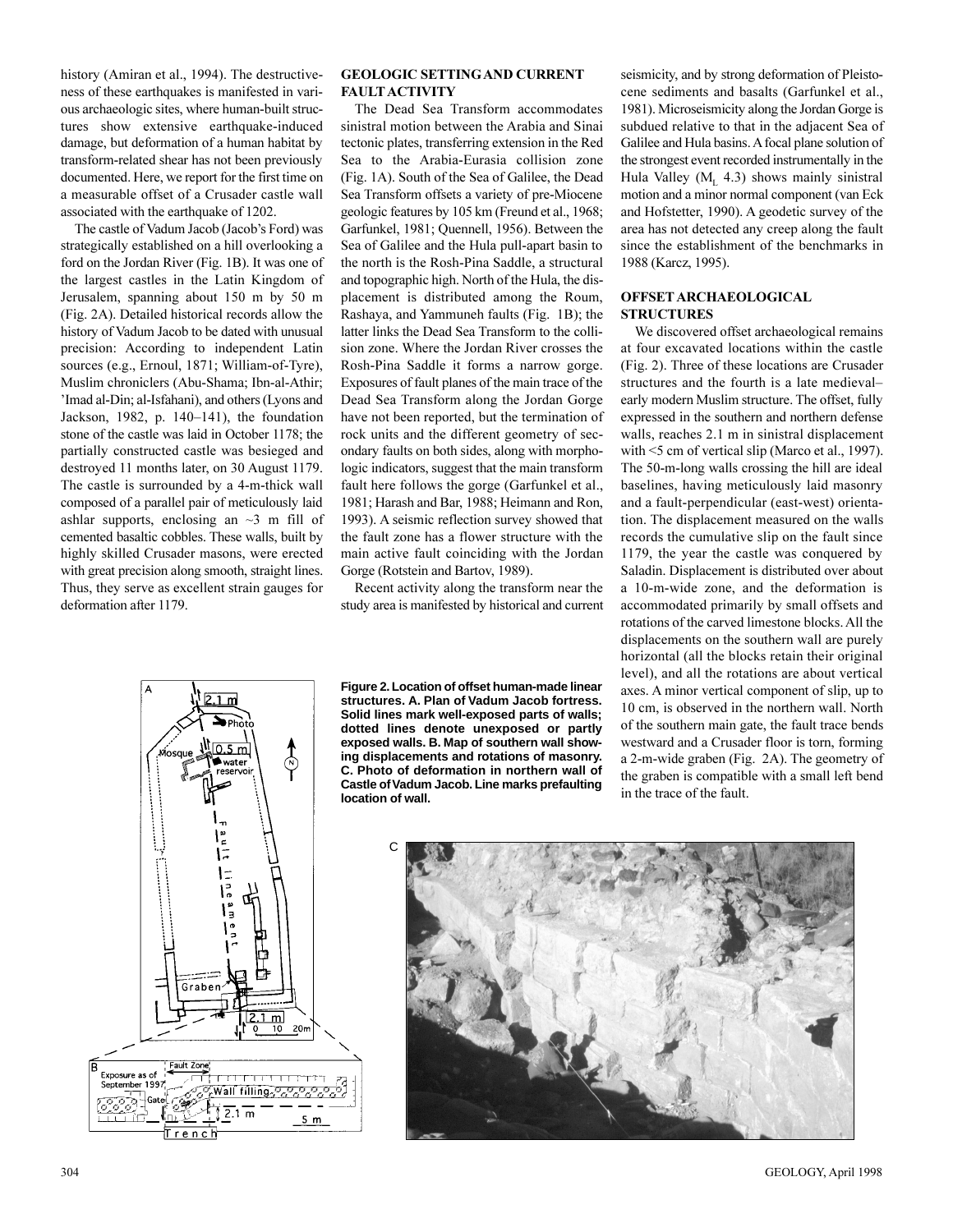In the northern part of the castle, we also unearthed a Muslim mosque whose northern wall is displaced sinistrally by 0.5 m. A mikhrab (the Muslim praying apse) is well preserved in the southern wall. According to the study of the pottery, the mosque was built, destroyed, and rebuilt at least twice: the initial structure was built in the Muslim period (12th century) and later rebuilt once or twice during the Turkish Ottoman period  $(1517–1917)$ . The 0.5 m displacement is observed in the northern wall of the latest building phase. The repetitive building of this site might be due to earthquakes.

#### **DATING OF EARTHQUAKE-RELATED DISPLACEMENTS**

Four post-A.D. 1179 major earthquakes are recorded by historical sources in northern Israel. These are the earthquakes of A.D. 1202, 1546, 1759, and 1837 (Amiran et al., 1994).

The estimated zone of damage to buildings (meisoseismal zone) of the 20 May 1202 earthquake extends from 100 km south to 150 km north of Vadum Jacob. It was felt in the entire eastern Mediterranean region and throughout the Levant. Ambraseys and Melville (1988) estimated the magnitude at 7.6, with maximum displacement of about 2.5 m.

Damage from the 14 January 1546 event extended from 75 km to 150 km south of Vadum Jacob (Amiran et al., 1994). Ambraseys and Karcz (1992) argued for a moderate magnitude  $(M_s~6.0)$  for this event and inferred that the epicenter was located in Judea, ~100 km southsouthwest of Vadum Jacob. Thus this event is unlikely to have ruptured the Jordan Gorge segment of the Dead Sea Transform.

Two close events occurred on 30 October and 25 November 1759. Sieberg (1932) located the maximum damage zone of the October earthquake between the Sea of Galilee and the Hula Valley, and that of the November event some 150 km farther north in northeast Lebanon. Ambraseys and Barazangi (1989), quote a letter dated 1760 in which the French ambassador to Beiruth reported surface ruptures along 100 km of the Yammuneh segment of the Dead Sea Transform and attributed them to the November 1759 earthquake. Ambraseys and Barazangi (1989) estimated the magnitude of the 25 November 1759 earthquake at ~7.4. The October 1759 M ~6.6 foreshock, determined on the basis of isoseismals that center at the Jordan Gorge (Ambraseys and Barazangi, 1989; Sieberg, 1932), could be related to faulting at Vadum Jacob.

The most recent destructive earthquake to strike the study area was the  $M \sim 6.3$  1 January 1837 Safed earthquake. The center of the highest damage zone,  $IX - X$  Mercalli intensity, coincides with Vadum Jacob (Vered and Striem, 1977).

In order to date the slip events at Vadum Jacob, we excavated a trench adjacent to the offset southern wall of the fortress (Fig. 2). Sediments exposed in the trench provide constraints on the history of surface ruptures, as recorded in the castle construction debris and overlying colluvium.

The trench was excavated into an artificial slope. Sections were made into the slope at several locations, and the pottery was studied and dated. The sediments exposed in the trench compose four primary stratigraphic units (Fig. 3). The lowest, unit 1, is composed of the sediments that were dumped by the builders at the time of castle construction; these bury the first six stone layers of the wall. At two distinct horizons the fill was leveled out and covered with a layer of lime. These limy layers are continuous at the same level around the perimeter of the wall. Unit 2 is the upper limy layer. We found building tools, mason stone blocks, arrowheads, and other remains of the siege immediately on top of the layer indicating that unit 2 was the surface level as of August 1179 and serves as an accurate time marker.

One of the Muslim chroniclers of the siege (Abu-Shama) stated that Saladin, the conqueror of the castle, "tore away the stones of the castle, by his own hands, destroying it like one effaced letters of a parchment." The conquest of the castle and the massacre of its defenders brought about a plague that started within a few days of its capture, causing the evacuation of the site (Lyons and Jackson, 1982). We therefore conclude that the massive destruction and dismantling of the wall started and terminated within a very short period of the conquest and that the two ashlars on the top of unit 2 fell or tumbled there from the wall immediately after the castle was captured by the Muslims, or possibly during the siege.

Overlying unit 2 is a wedge of colluvium, unit 3, that was shed off the wall infill after the exterior wall face was removed. Presumably, the colluvial unit 3 piled up as the weakly cemented interior wall deteriorated and decomposed over the ensuing centuries. Thus unit 3 started to accumulate after the Muslim conquest, and it ranges in age from about the end of A.D. 1179 to the present. Unit 4 is the modern bioturbated A-soil horizon.

The trench (Fig. 3) exposed a system of faults and cracks that are coincident with the displacement of the Crusader wall. The faults extend to two different stratigraphic levels: One group of faults displaces the alluvium of unit 1 and the limy level of unit 2, but extends only a few centimeters into post-1179 unit 3; the second group of faults breaks much higher into the colluvial wedge, up to the base of the modern soil horizon, and possibly to the surface. These observations suggest that at least two earthquakes produced the 2.1 m offset of the southern wall that is now observed. One event occurred soon after the outer ashlar wall was removed, i.e., very soon after 1179. The second post-1179 earthquake also produced rupture at Vadum Jacob, but well after removal of the wall and the accumulation of the colluvium, probably much closer to the present.

The A.D. 1202 earthquake occurred fewer than 23 years after the capture of the castle and is almost certainly the source of the first set of interpreted ruptures breaking the lowermost part of unit 3. The later rupture(s) may be associated with the 1759 and/or the 1837 earthquakes. We adopt Ambraseys and Karcz's (1992) view that

**Figure 3. A. Log of a trench wall, parallel southern face of castle. Unit 1, composed of pressed alluvium, and unit 2, a lime pavement, were laid by Crusader masons as wall was built and were used as ramp for hauling heavy building blocks. Unit 2 was at surface on day of Muslim conquest and provides a horizon precisely dated as 30 August 1179 (bold dashed line). Unit 3 started to accumulate after conquest of castle. Degradation of wall infill is apparent in abundance of basaltic cobbles. Masoned limestone ashlars on left were fallen or tumbled there by Muslims who destroyed castle in 1179. Unit 4 is cobble-rich A-soil in which pedogenic processes are intense. Two sets of faults**



**(thick lines) and shear cracks (thin lines) are evident: One terminates at top of unit 2 or lowermost few centimeters of unit 3; second crosses unit 3 entirely. Active bioturbation in unit 4 hinders preservation of cracks. B. Schematic north-south section in southern wall of castle: (a) exterior wall support; (b) wall infill of cemented, mainly basaltic, cobbles; (c) masoned limestone blocks that fell from exterior wall.**